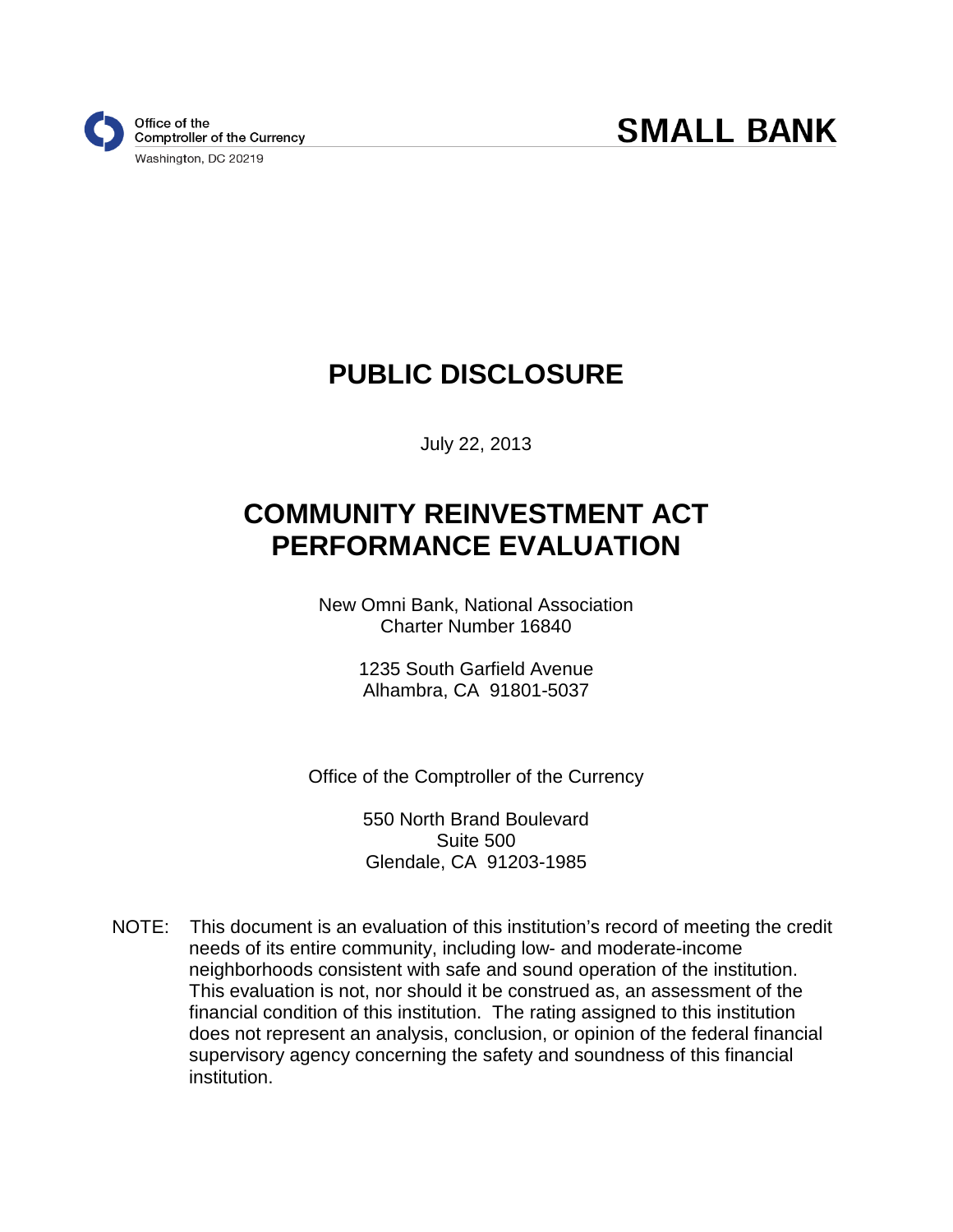## **INSTITUTION'S CRA RATING: This institution is rated "Satisfactory."**

The major factors that support this rating include:

- The bank's loan-to-deposit ratio is reasonable given the bank's size and performance context.
- A substantial majority of the bank's lending activity is within its delineated assessment area.
- The bank's distribution of consumer loans to households of different sizes reflects excellent penetration compared to area demographics.
- The geographic distribution of consumer loans reflects reasonable dispersion throughout the assessment area compared to area demographics.

## **SCOPE OF EXAMINATION**

This Performance Evaluation (PE) assesses New Omni Bank's Community Reinvestment Act (CRA) performance using the lending test criteria for small bank examinations. We performed a full-scope examination of the bank's assessment area. We analyzed a random sample of consumer automobile loans originated or purchased between January 1, 2010 and December 31, 2011, as this is representative of the bank's lending strategy since the prior CRA examination. We focused our review on consumer loans because they represent the major portion of the bank's lending activity.

## **DESCRIPTION OF INSTITUTION**

New Omni Bank, N.A. (New Omni or bank) is a full-service community bank headquartered in Alhambra, California. The bank, a minority-owned depository institution, opened in December 1980. The main branch is located in Alhambra, California in a moderate-income census tract (CT). In addition, there is a branch in Roland Heights, California, located in a middle-income CT.

The bank sold the San Jose branch that was located in a middle-income CT in October 2011. The branch had an automated teller machine (ATM) machine located on the premises. Bank management closed the branch due to low loan demand, a highly competitive market, and other operating constraints.

New Omni offers a variety of commercial and consumer loan products to meet the credit needs of the community, with an emphasis on commercial real estate and automobile lending. The bank offers traditional services at both of its branches. Branches are open for business Monday through Thursday 9:30am to 5:00pm and Friday 10:00am to 6:00am. The bank does not have ATMs or drive-up teller access at either location.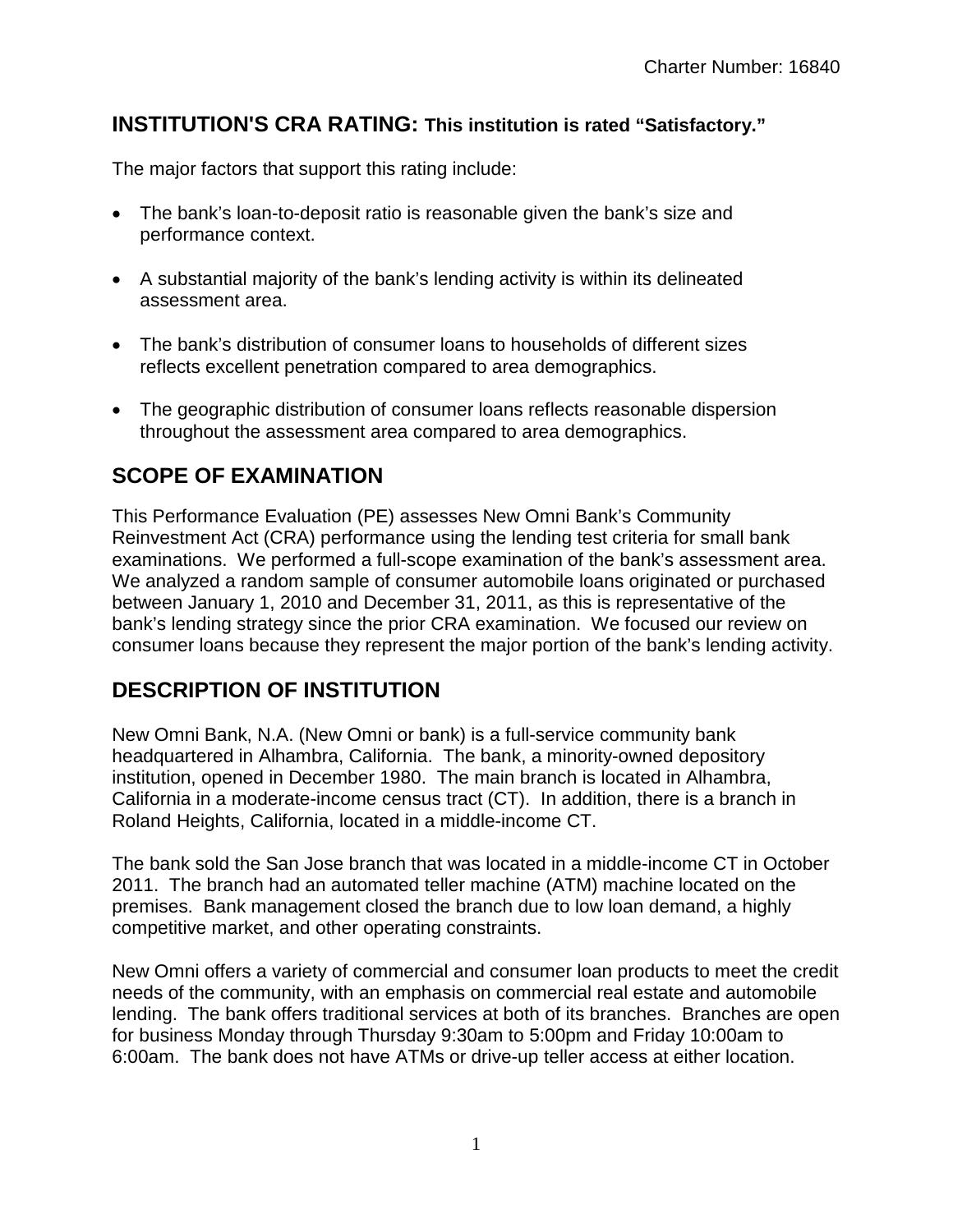As of March 31, 2013, New Omni reported total assets of \$218 million, total loans of \$142 million, total deposits of \$158 million, and total equity capital of \$32 million. The following chart summarizes the loan portfolio by major loan type.

| New Omni Bank, N.A.<br><b>Loan Portfolio Outstanding Balances</b><br>by Major Product Type<br>as of March 31, 2013 |         |        |  |  |  |  |  |
|--------------------------------------------------------------------------------------------------------------------|---------|--------|--|--|--|--|--|
| \$(000's)<br>Loan Type<br>Percent                                                                                  |         |        |  |  |  |  |  |
| <b>Commercial Real Estate</b>                                                                                      | 62,094  | 43.7   |  |  |  |  |  |
| <b>Multifamily Residential RE</b>                                                                                  | 44,755  | 31.5   |  |  |  |  |  |
| 1-4 Family Residential RE                                                                                          | 24,180  | 17.0   |  |  |  |  |  |
| Commercial-Industrial                                                                                              | 5,019   | 3.5    |  |  |  |  |  |
| Construction                                                                                                       | 4,321   | 3.0    |  |  |  |  |  |
| Consumer                                                                                                           | 1,833   | 1.3    |  |  |  |  |  |
| Total                                                                                                              | 142,202 | 100.00 |  |  |  |  |  |

There are no financial or legal factors that impede the bank's ability to meet the credit needs of the community. New Omni received a "Satisfactory" rating under the "Small Bank" rating criteria at the prior CRA examination, dated August 27, 2007.

## **DESCRIPTION OF ASSESSMENT AREAS**

During part of the evaluation period, New Omni maintained two assessment areas (AAs) for CRA purposes. Both AA delineations meet regulatory requirements, have whole census tracts, and do not arbitrarily exclude low- and moderate-income (LMI) geographies.

The bank's primary AA is a portion of Los Angeles County. As noted under "Description of Institution" above, management sold the only branch in the bank's San Jose AA in October 2011. We did not evaluate lending performance in the San Jose AA for lending to borrowers of different incomes or for the geographic distribution of loans because the volume of loans was too low to reach meaningful conclusions.

### **Los Angeles Assessment Area**

New Omni has designated the eastern portion of Los Angeles County as its AA. The cities within East Los Angeles include Pasadena, Monterey Park, Alhambra, San Gabriel, Rowland Heights, Pomona, Asuza, Claremont, Vernon, Pico Rivera, and Norwalk. The bank's AA includes 805 of the total 2,054 census tracts that make up the Los Angeles Metropolitan Statistical Area (MSA). Eighty-four of the census tracts (10.4 percent) are low-income; 274 (34.0 percent) are moderate-income; 242 (30.1) are middle-income; 200 (24.9 percent) are upper-income; and five (0.6 percent) do not have an income designation. New Omni has developed lending relationships in the AA, and has determined that the designated AA is an area the bank can reasonably serve.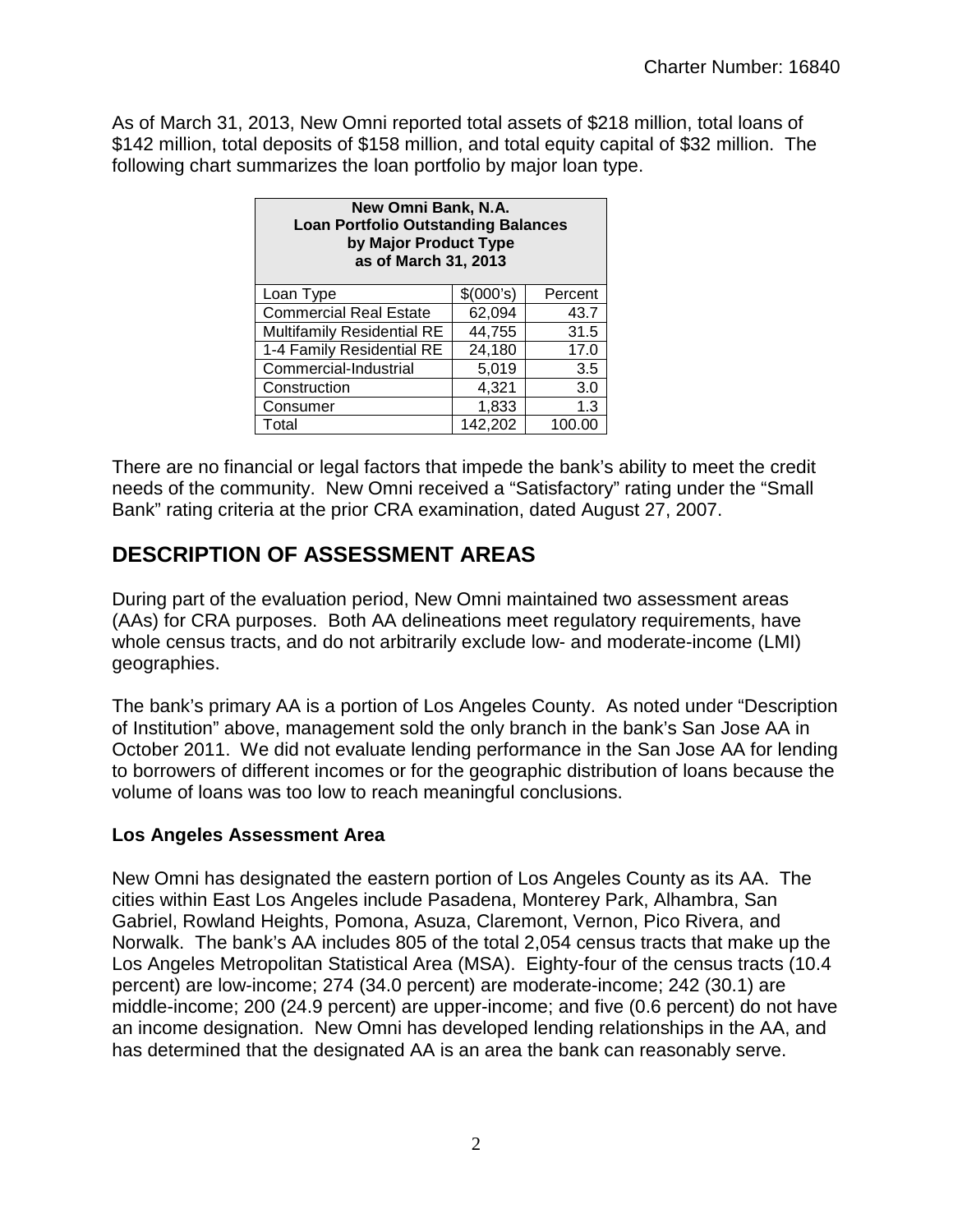The banking environment within the bank's AA is highly competitive. The June 30, 2012 FDIC Deposit Market Share report indicates that 124 institutions compete for deposits in the Los Angeles MSA. New Omni ranks  $78<sup>th</sup>$  and holds a deposit market share of 0.06 percent. Eighty-three percent of the deposits in the AA are held by Bank of America, N.A.; Wells Fargo, N.A., Union Bank N.A.; JP Morgan Chase, N.A.; City National Bank; Citibank, N.A.; OneWest Bank; East West Bank; U.S. Bank, N.A.; Bank of the West; Commerce Bank; Cathay Bank; and HSBC Bank USA, N.A. The remaining competing banks hold less than 1 percent each. The banks that compete for deposits within the AA also compete for loans. In addition, there are numerous other institutions that do not collect deposits but compete for loans within the AA, making it even more difficult for banks to compete for loans than deposits.

The 2000 U.S. Census median housing value was \$221,066. The decline in the housing market, which started just prior to the prior CRA evaluation, has since rebounded. The California Association of Realtors notes the median sales price of a home as of May 2012 was \$289,280. The price increased significantly to \$379,640 as of May 2013. Approximately, 59 percent of the housing units are owner-occupied. The 2013 HUD updated MSA median family income is \$63,000. About 12 percent of the population is below the poverty level.

The economy in the AA also showed signs of improvement during the review period. Payrolls increased primarily because of a surge in hiring among the motion picture and sound recording industries. There were also modest gains by apparel makers. However, layoffs in technology, manufacturing, and local government tempered gains. Nonetheless, in April 2013, the unemployment rate dropped below 10 percent for the first time in four years. As of May 2013, the unemployment rate for the Los Angeles MSA was 8.3 percent. This is slightly below the unemployment rate of 8.6 percent for the State of California, but higher than the national unemployment rate of 7.6 percent as of May 2013. The top industries in the Los Angeles MSA are state and local government, restaurants, private household workers, motion picture and video, healthrelated services, employment services, colleges and universities, aerospace, and federal government. The top employers are Kaiser Permanente; University of California Los Angeles; Northrop Grumman Corporation; University of Southern California; Target Corporation; Kroger Corporation; Cedars Sinai Medical Center; Bank of America, N.A.; The Boeing Company; Providence Health Systems, The Home Depot, USA Inc.; Vons; Wells Fargo, N.A.; Edison International; and AT&T.

We contacted one community development organization that serves the working poor in West San Gabriel Valley. The organization focuses on helping individuals overcome the barriers of underemployment, poverty, language, inadequate housing, limited education, and lack of medical care. The contact stated that there is a need for affordable housing loans to low- and moderate-income individuals and micro loans to small businesses. The contact also stated that there are numerous opportunities for bank involvement, including providing financial education and financing for community development projects and programs.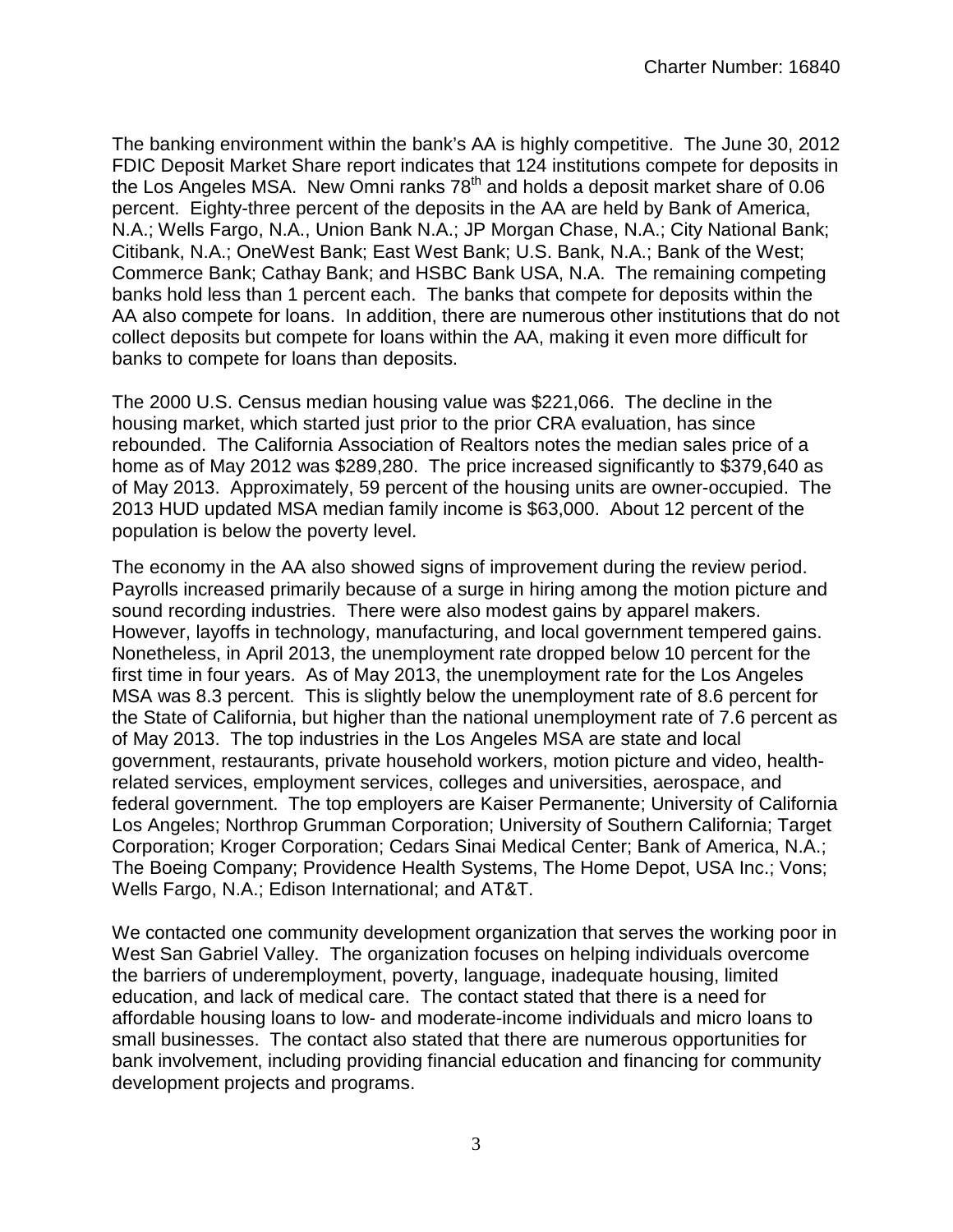## **CONCLUSIONS WITH RESPECT TO PERFORMANCE CRITERIA**

Based on our random sample of 20 consumer automobile loans, the bank's performance in meeting the credit needs of the community is Satisfactory. During the evaluation period, New Omni made a substantial majority of its loans to borrowers inside the AA. The loan-to-deposit ratio is reasonable given the bank's size and performance context. The bank has excellent penetration among households of different sizes, and reasonable geographic dispersion throughout the AA. Each of the areas considered in the lending test is described below.

#### **Loan-to-Deposit Ratio**

New Omni's loan-to-deposit (LTD) ratio is reasonable given the bank's size, financial condition, and local economic conditions. We analyzed the bank's quarterly average LTD ratio for the prior 23 quarters, from its prior CRA examination through March 31, 2013. The bank's average LTD ratio for this period was 96 percent. For the purpose of this analysis, we compared the bank's ratio to the average ratio of five banks that are similar in asset size and that operate in a similar geographic area. The combined average quarterly LTD ratio for the comparable banks over the same period was 95 percent, with the ratios ranging from 85 percent to 106 percent.

### **Lending in Assessment Area**

New Omni originated a substantial majority of its loans within its delineated AA, and exceeds the standard for satisfactory performance. Based on our sample, the bank originated 90 percent of the number of consumer automobile loans and 89 percent of the dollar amount within the AA during the evaluation period. See Table 1 for details.

| Table 1 - Lending in the Defined CRA Area<br>Los Angeles and San Jose AAs<br><b>Consumer Automobile Loans</b><br>January 2010 through December 2011 |    |        |                 |         |       |                  |      |           |   |           |
|-----------------------------------------------------------------------------------------------------------------------------------------------------|----|--------|-----------------|---------|-------|------------------|------|-----------|---|-----------|
|                                                                                                                                                     |    |        | Number of Loans |         |       | Dollars of Loans |      |           |   |           |
| Loan Type                                                                                                                                           |    | Inside |                 | Outside | Total | Inside           |      | Outside   |   | Total     |
|                                                                                                                                                     | #  | %      | #               | %       | #     | \$(000's)        | $\%$ | \$(000's) | % | \$(000's) |
| Consumer<br>Automobile                                                                                                                              | 18 | 90     | 2               | 10      | 20    | 203              | 89   | 24        |   | 227       |

*Source: Random sample of 20 consumer automobile loan originations.*

### **Lending to Borrowers of Different Incomes and to Businesses of Different Sizes**

The bank's distribution of loans to households of different sizes reflects excellent penetration compared to area demographics, and exceeds the standard for satisfactory performance. The bank originated 70 percent of sampled loans to low-income families and 25 percent to moderate-income families in its AA. This compares favorably to household demographics in the Los Angeles AA. See Table 2 for details.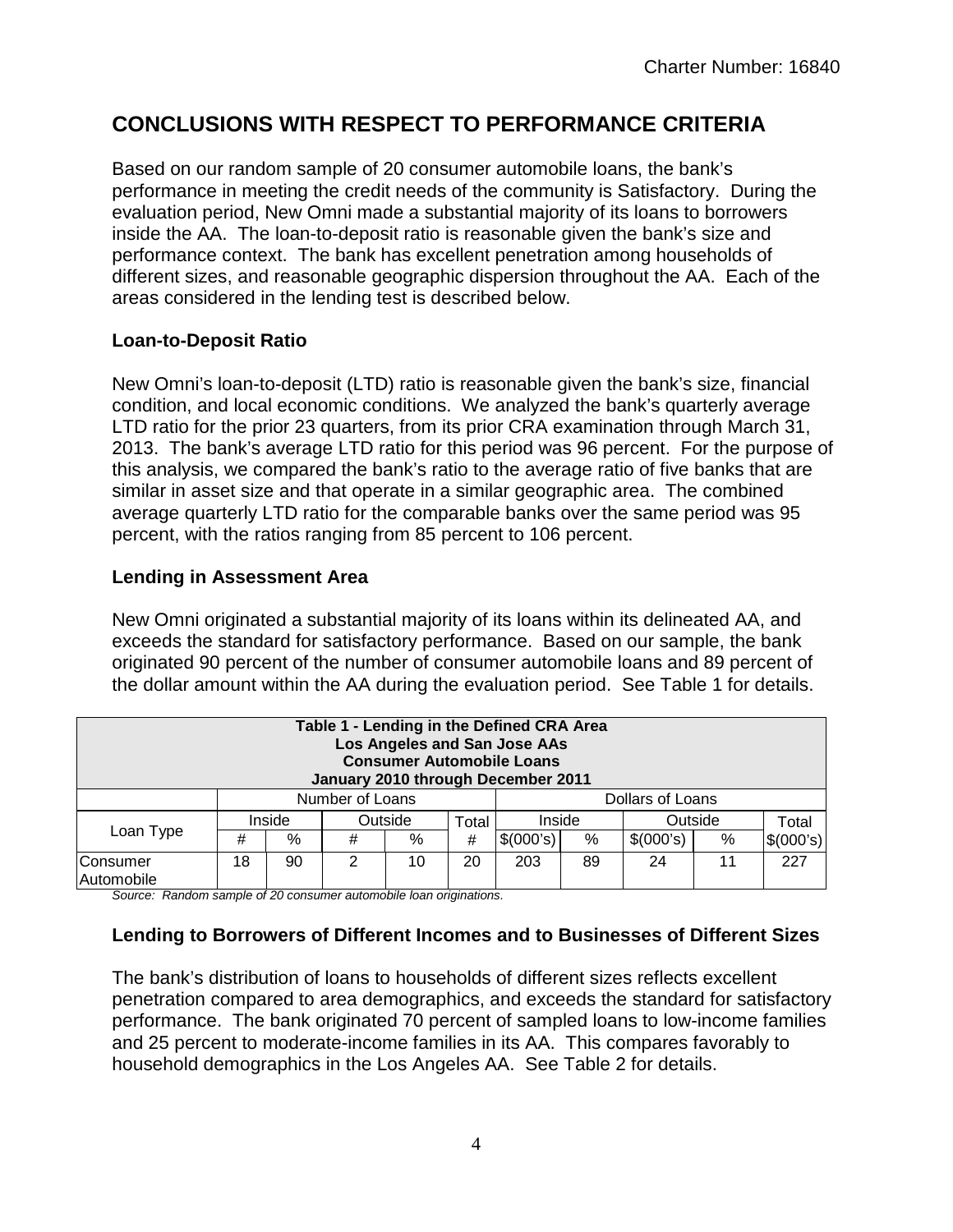| Table 2 – Borrower Distribution of Consumer Loans<br><b>Los Angeles AA</b><br>January 2010 through December 2011 |         |       |           |       |                                                                         |        |         |        |  |  |
|------------------------------------------------------------------------------------------------------------------|---------|-------|-----------|-------|-------------------------------------------------------------------------|--------|---------|--------|--|--|
| Borrower Income                                                                                                  | Low     |       | Moderate  |       | Middle                                                                  |        | Upper   |        |  |  |
| Level                                                                                                            |         |       |           |       |                                                                         |        |         |        |  |  |
| Loan Type                                                                                                        | % of AA | % of  | $%$ of AA | % of  | % of AA                                                                 | $%$ of | % of AA | $%$ of |  |  |
|                                                                                                                  |         |       |           |       | Households Number Households Number Households Number Households Number |        |         |        |  |  |
|                                                                                                                  |         | οf    |           | Οt    |                                                                         | οt     |         | οt     |  |  |
|                                                                                                                  |         | Loans |           | Loans |                                                                         | Loans  |         | Loans  |  |  |
| <b>Consumer</b><br>Automobile                                                                                    | 25%     | 70%   | 18%       | 25%   | 18%                                                                     | $0\%$  | 39%     | 5%     |  |  |

*Source: Random sample of 20 consumer automobile loan originations. 2000 U.S. Census Data.* 

#### **Geographic Distribution of Loans**

The geographic distribution of consumer automobile loans based on the loan sample reflects reasonable dispersion throughout the AA compared to area demographics, and meets the standard for satisfactory performance. New Omni's lending to borrowers in low-income CTs significantly exceeds the demographic data for the AA. Lending to borrowers in the moderate-income CTs is lower than the demographics. See Table 3 for details.

| Table 3 - Geographic Distribution of Consumer Loans<br><b>Los Angeles AA</b><br>January 2010 through December 2011 |           |       |          |       |                                                                         |        |         |        |  |  |
|--------------------------------------------------------------------------------------------------------------------|-----------|-------|----------|-------|-------------------------------------------------------------------------|--------|---------|--------|--|--|
| Census Tract                                                                                                       | Low       |       | Moderate |       | Middle                                                                  |        | Upper   |        |  |  |
| Income Level                                                                                                       |           |       |          |       |                                                                         |        |         |        |  |  |
| Loan Type                                                                                                          | $%$ of AA | % of  | % of AA  | % of  | $%$ of AA                                                               | $%$ of | % of AA | $%$ of |  |  |
|                                                                                                                    |           |       |          |       | Households Number Households Number Households Number Households Number |        |         |        |  |  |
|                                                                                                                    |           | οf    |          | οt    |                                                                         | οt     |         | 0f     |  |  |
|                                                                                                                    |           | Loans |          | Loans |                                                                         | Loans  |         | Loans  |  |  |
| Consumer<br>Automobile                                                                                             | 8%        | 20%   | 31%      | 15%   | 34%                                                                     | 50%    | 27%     | 15%    |  |  |

*Source: Random sample of 20 consumer automobile loan originations. 2000 U.S. Census Data.* 

#### **Responses to Complaints**

New Omni has not received any complaints about its performance under the Community Reinvestment Act during this evaluation period.